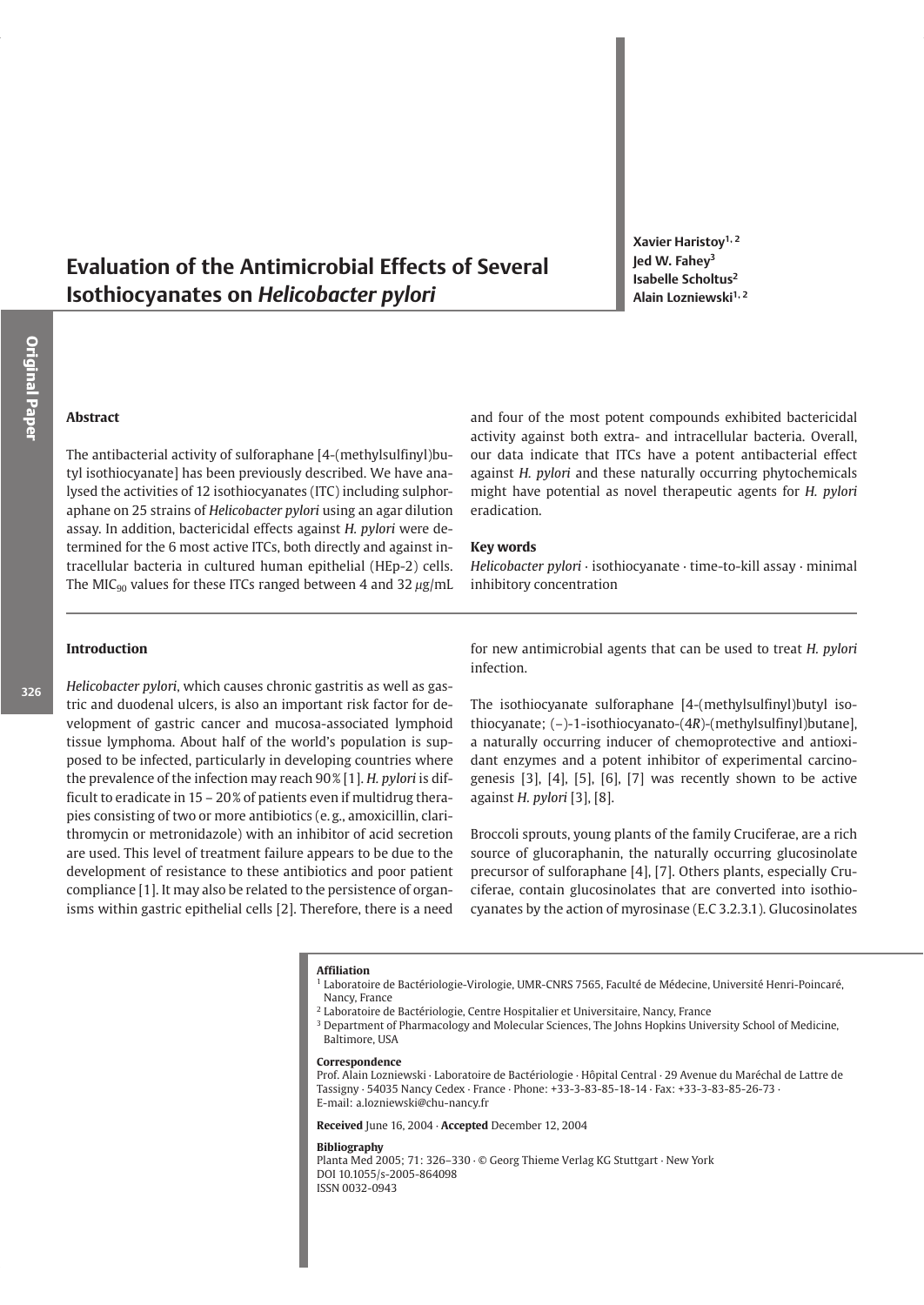may act locally [9], or may be absorbed after conversion into isothiocyanates [4], [10]. It has been reported than isothiocyanates other than sulforaphane have antibacterial or chemoprotective activities [11], [12], [13]. They, too, may be of interest for the prevention and/or the treatment of H. pylori infection. However, the activities of these compounds against H. pylori are unknown at the present time.

In this study, we have evaluated in vitro the activity of the naturally occurring *L*-sulforaphane, its synthetic enantiomer (*D*-sulforaphane) and a synthetic chiral mixture (p,L-sulforaphane) against H. pylori both in pure culture and in cultured mammalian epithelial (HEp-2) cells, compared to 11 other isothiocyanates (Fig. 1).

### **Materials and Methods**

#### **Bacterial strains**

Two reference strains (26 695 and ATCC 43 504) and 23 clinical strains (LBN 202 to LBN 224) of H. pylori were used in this study. The clinical isolates were obtained in 2000 and 2001 at the University Hospital Center of Nancy, France, from individual patients with gastritis and gastric or duodenal ulcers. Identity as H. pylori was established by Gram stain, and oxidase, catalase and urease production. All strains were stored in Brucella broth (Oxoid, Basingstoke, England) containing 15% (wt/vol) glycerol at -80 °C until use. Experiments were all performed at 37 °C in a microaerophilic (5%  $O_2$ , 15%  $CO_2$ , 80%  $N_2$ ) atmosphere and the culture medium was Columbia agar containing 10% horse blood.

#### Chemicals

Iberin (1), cheirolin (2), erucin (3), D,L-sulforaphane (4), D-sulforaphane (4), *L*-sulforaphane (4), *L*-sulforaphene (5), erysolin (6), berteroin  $(7)$ , alyssin  $(8)$ , hirsutin  $(9)$ , phenylethyl isothiocyanate (PEITC) (10) and benzyl isothiocyanate (BITC) (11) were obtained from Coger (Paris, France).  $4-(\alpha$ -L-rhamnopyranosyloxy)benzyl isothiocyanate (4RBITC) (12) was produced by myrosinase hydrolysis of the cognate glucosinolate isolated from seeds of the horseradish tree, Moringa oleifera as described previously [14]. The structures of all isothiocyanates used in this study are shown in Fig. 1. Purity, common and chemical names, and botanical sources are included in Table 1. Amoxicillin was supplied by GlaxoSmith-Kline and clarithromycin by Sanofi-Synthelabo (Paris). Metronidazole was purchased from Sigma-Aldrich (St Quentin, France). Stock solutions of isothiocyanates were prepared in acetonitrile, and the other antibiotics were prepared as recommended by their manufacturers. Subsequent dilution was made into sterile water.

#### Determination of minimal inhibitory concentrations

Minimal inhibitory concentrations (MICs) of isothiocyanates and conventional antibiotics were determined by using the agar dilution method recommended by the National Committee for Clinical Laboratory Standards (NCCLS) [15]. Two-fold dilutions of each drug ranging from 64 to 0.03 ug/mL were tested. The MIC was defined as the lowest concentration of each compound that resulted in no visible growth after 3 days of incubation. Clarithromycin resistance was defined by an MIC  $\geq$  1  $\mu$ g/mL, as recommended by NCCLS [15]. Resistance breakpoints for metronidazole and amoxicillin were defined as  $> 8 \mu g/mL$  and  $> 0.5 \mu g/mL$ , respectively, as described in [3].

No. (from Table 1) Compound



#### Fig. 1 Structures  $\sigma$ f isothiocyanates (ITCs) tested (see Table 1 for compound names).

### **Determination of bactericidal activity**

The bactericidal activities of six isothiocyanates (2, 5, 6, 7, 9, and 12) showing the lowest modal MICs (Table 2) were determined against H. pylori strains 26 695 and LBN 211. This evaluation was performed by monitoring, as previously described [3], the viability of H. pylori in extracellular (broth) or intracellular (human epithelial cells) locations after variable incubation times with each isothiocyanate at  $0.5 \times$ ,  $1 \times$ , and  $5 \times$  MIC. To evaluate the extracellular bactericidal activity, time-to-kill studies were performed in Brucella broth supplemented with 10% fetal calf serum with a final inoculum of approximately  $5 \times 10^6$  CFU/mL. After 0, 8, 16, and 24 h of incubation at 37 °C under microaerophilic conditions and gentle shaking, samples were serially diluted and plated onto Columbia blood agar. After 5 days of incubation under microaerophilic conditions at  $37^{\circ}$ C, colonies were counted. The determination of intracellular bactericidal activity was performed in a human epithelial cell line (HEp-2; ATCC CCL 23). Briefly, 10<sup>6</sup> HEp-2 cells were exposed to 10<sup>8</sup> CFU of H. pylori strains in EMEM with FCS for 12 h at 37 °C in 5%  $CO_2$ . Cells were gently washed with Hank's balanced salt solution (HBSS) to remove any non-adherent bacteria, and then incubated with a solution containing  $100 \mu g$ /mL of gentamicin for 1.5 h to kill extracellular bacteria. Monolayers were then washed 6 times with HBSS, and incubated in culture medium containing one of the compounds tested at  $37^{\circ}$ C in  $5\%$  CO<sub>2</sub>. After 0, 4, 8, 12, and 24 h, wells were washed 6 times with HBSS, and cells were lysed with distilled water. At each time, samples were serially diluted and plated onto Columbia blood agar. After 5 days of incubation under microaerophilic conditions at 37 °C, colonies were counted. For all assays, tests were performed in duplicate and the limit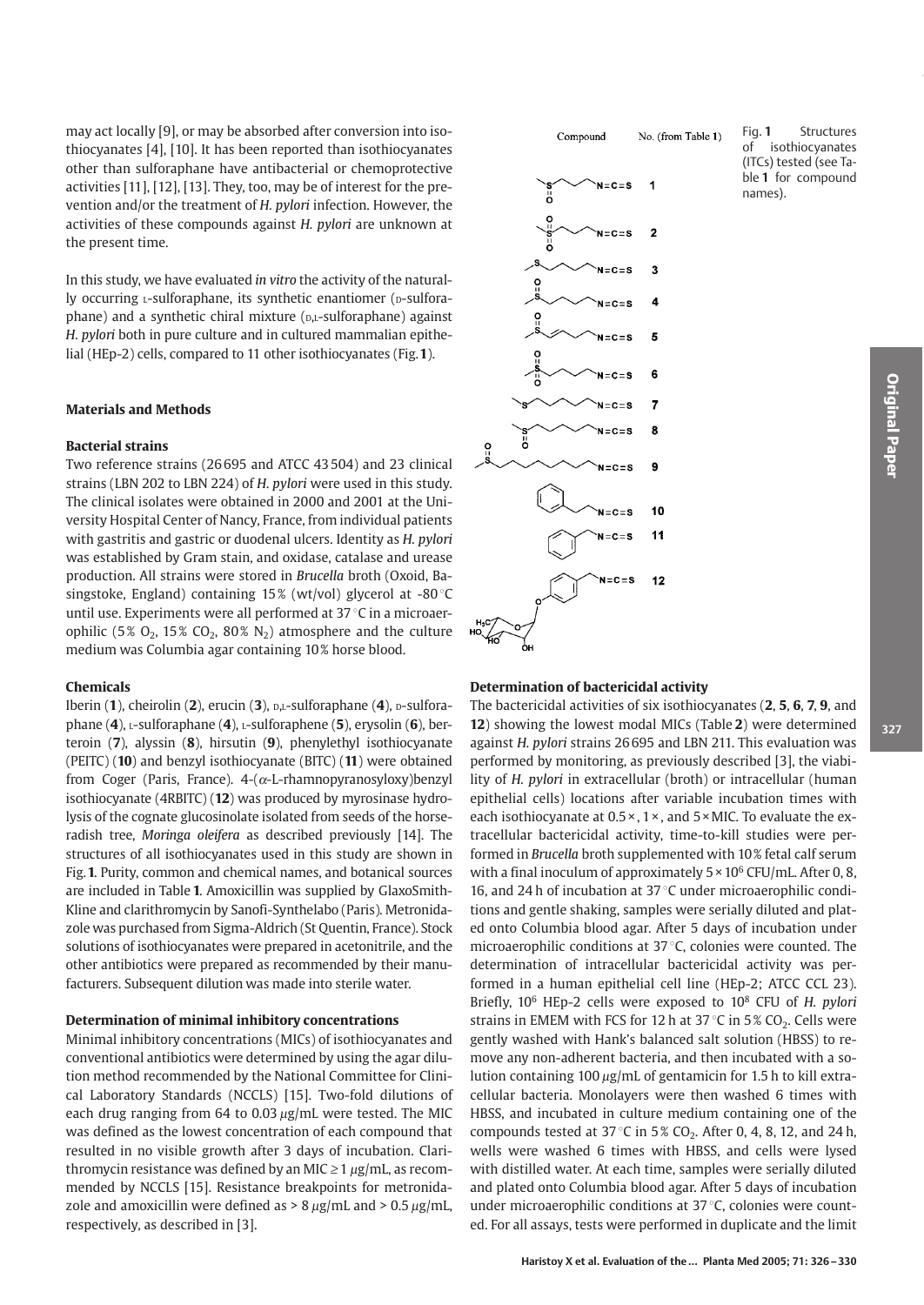| Compound<br>No | Common name<br>(% purity)                                           | <b>Chemical name</b><br>(isothiocyanate, ITC)                                 | <b>Botanical source(s)</b>                                                                                                                                                                                            |
|----------------|---------------------------------------------------------------------|-------------------------------------------------------------------------------|-----------------------------------------------------------------------------------------------------------------------------------------------------------------------------------------------------------------------|
|                |                                                                     |                                                                               |                                                                                                                                                                                                                       |
|                | Iberin (97)                                                         | 3-(methylsulfinyl)propyl                                                      | Iberis sp. L. (Cruciferae)                                                                                                                                                                                            |
|                | Cheirolin (97)                                                      | 3-(methylsulfonyl)propyl                                                      | Cheiranthus cheiri L. (Cruciferae)                                                                                                                                                                                    |
| 3              | Erucin (97)                                                         | 4-(methylthio)butyl                                                           | Eruca sativa (Miller) Thell. (Cruciferae)                                                                                                                                                                             |
| $\overline{4}$ | D,L-Sulforaphane (99)<br>D-Sulforaphane (99)<br>L-Sulforaphane (99) | 4-(methylsulfinyl)butyl<br>4-(methylsulfinyl)butyl<br>4-(methylsulfinyl)butyl | [synthetic]<br>[synthetic]<br>Cardaria draba (L.) Desv. (Cruciferae), Brassica oleracea italica L. (Cruciferae)                                                                                                       |
| 5              | L-Sulforaphene (99)                                                 | 4-methylsulfinyl-3-butenyl                                                    | Raphanus sativus L. (Cruciferae)                                                                                                                                                                                      |
| 6              | Erysolin (97)                                                       | 4-(methylsulfonyl)butyl                                                       | Erysimum sp. L. (Cruciferae)                                                                                                                                                                                          |
| 7              | Berteroin (97)                                                      | 5-(methylthio)pentyl                                                          | Berteroa incana DC. (Cruciferae)                                                                                                                                                                                      |
| 8              | Alyssin (97)                                                        | 5-(methylsulfinyl)pentyl                                                      | Alyssum sp. L. (Cruciferae)                                                                                                                                                                                           |
| 9              | Hirsutin (97.3)                                                     | 8-(methylsulfinyl) octyl                                                      | Rorippa sp. Scop. (Cruciferae), Nasturnium officinale R. Br. (Cruciferae),<br>Lepidium sativum L. (Cruciferae), Arabis sp. L. (Cruciferae), Bisutella sp. L.<br>(Cruciferae), Sibara virginica E. Greene (Cruciferae) |
| 10             | <b>PEITC (96)</b>                                                   | 2-phenylethyl                                                                 | Nasturtium officinale R. Br. (Cruciferae), Raphanus sp. L. (Cruciferae),<br>Rorripa sp. Scop. (Cruciferae)                                                                                                            |
| 11             | BITC (99.8)                                                         | benzyl                                                                        | Nasturtium officinalis R. Br. (Cruciferae), Tropaeolum majus L. (Cruciferae)                                                                                                                                          |
| 12             | 4RBITC (95)                                                         | $4-(\alpha$ ---rhamnopyranosyloxy)benzyl                                      | Moringa oleifera Lam. Moringaceae                                                                                                                                                                                     |

#### Isothiocyanates (ITCs) tested for antibiotic efficacy against H. pylori Table 1

Table 2 Susceptibility of 25 H. pylori strains to isothiocyanates (ITCs) and to other antibiotics

| ITCs (compound no)<br>$MIC(s)$ ( $\mu g/mL$ ) |              |                      |                      |                  |
|-----------------------------------------------|--------------|----------------------|----------------------|------------------|
|                                               | Range        | $MIC50$ <sup>a</sup> | $MIC90$ <sup>b</sup> | <b>Modal MIC</b> |
| Iberin $(1)$                                  | $16 - 32$    | 16                   | 32                   | 16               |
| Cheirolin (2)                                 | $4 - 32$     | 8                    | 16                   | 8                |
| Erucin $(3)$                                  | $8 - 32$     | 16                   | 32                   | 32               |
| D,L-Sulforaphane (4)                          | $0.06 - 8$   | $\overline{2}$       | $\overline{4}$       | $\overline{4}$   |
| D-Sulforaphane (4)                            | $0.125 - 8$  | $\overline{2}$       | $\overline{4}$       | $\overline{4}$   |
| L-Sulforaphane (4)                            | $0.06 - 8$   | 2                    | $\overline{4}$       | $\overline{4}$   |
| L-Sulforaphene (5)                            | $4 - 16$     | 8                    | 16                   | 8                |
| Erysolin (6)                                  | $4 - 32$     | 8                    | 32                   | 8                |
| Berteroin (7)                                 | $1 - 16$     | 8                    | 16                   | $\overline{4}$   |
| Alyssin (8)                                   | $8 - 16$     | 8                    | 16                   | 16               |
| Hirsutin (9)                                  | $2 - 8$      | $\overline{4}$       | 8                    | $\overline{4}$   |
| <b>PEITC (10)</b>                             | $8 - 32$     | 16                   | 32                   | 16               |
| <b>BITC (11)</b>                              | $8 - 16$     | 8                    | 16                   | 16               |
| <b>4RBITC (12)</b>                            | $0.125 - 8$  | $\overline{2}$       | $\overline{4}$       | $\overline{4}$   |
| Amoxicillin                                   | $0.06 - 0.5$ | 0.06                 | 0.5                  | 0.06             |
| Clarithromycin                                | $0.06 - 32$  | 0.06                 | 32                   | 0.06             |
| Metronidazole                                 | $0.06 - 64$  | $\mathbf{1}$         | 64                   | $\mathbf{1}$     |

<sup>a</sup> MIC<sub>50</sub>: MIC at which growth of 50% of strains is inhibited.

<sup>b</sup> MIC<sub>90</sub>: MIC at which growth of 90% of strains is inhibited.

of detection was 20 CFU/mL. Results are expressed as mean  $log_{10}$ CFU/mL. Bactericidal activity was defined as a greater than 1,000-fold reduction in viable CFU compared to the inoculum.

### **Results**

D,L-Sulforaphane, D-sulforaphane, and L-sulforaphane (compound 4) exhibited similar and high antibacterial activities (overall MIC range:  $0.06 - 8 \mu g/mL$ ) against all strains tested. For these three compounds, MICs varied by less than one single serial dilution step (Table 2). The activities of 4 and 12 were greater (4- to 8fold lower MICs) than those of the other compounds tested. Among the latter ITCs, 9 exhibited the highest activity  $(MIC_{50}:4 \mu g/mL - MIC_{90}:8 \mu g/mL)$ . For all isothiocyanates tested, no differences in MIC<sub>90</sub> were found between clarithromycin- and metronidazole-susceptible strains and either clarithromycin-resistant strains (4 strains), metronidazole-resistant strains (4 strains) or clarithromycin- and metronidazole-resistant strains (4 strains) (data not shown).

328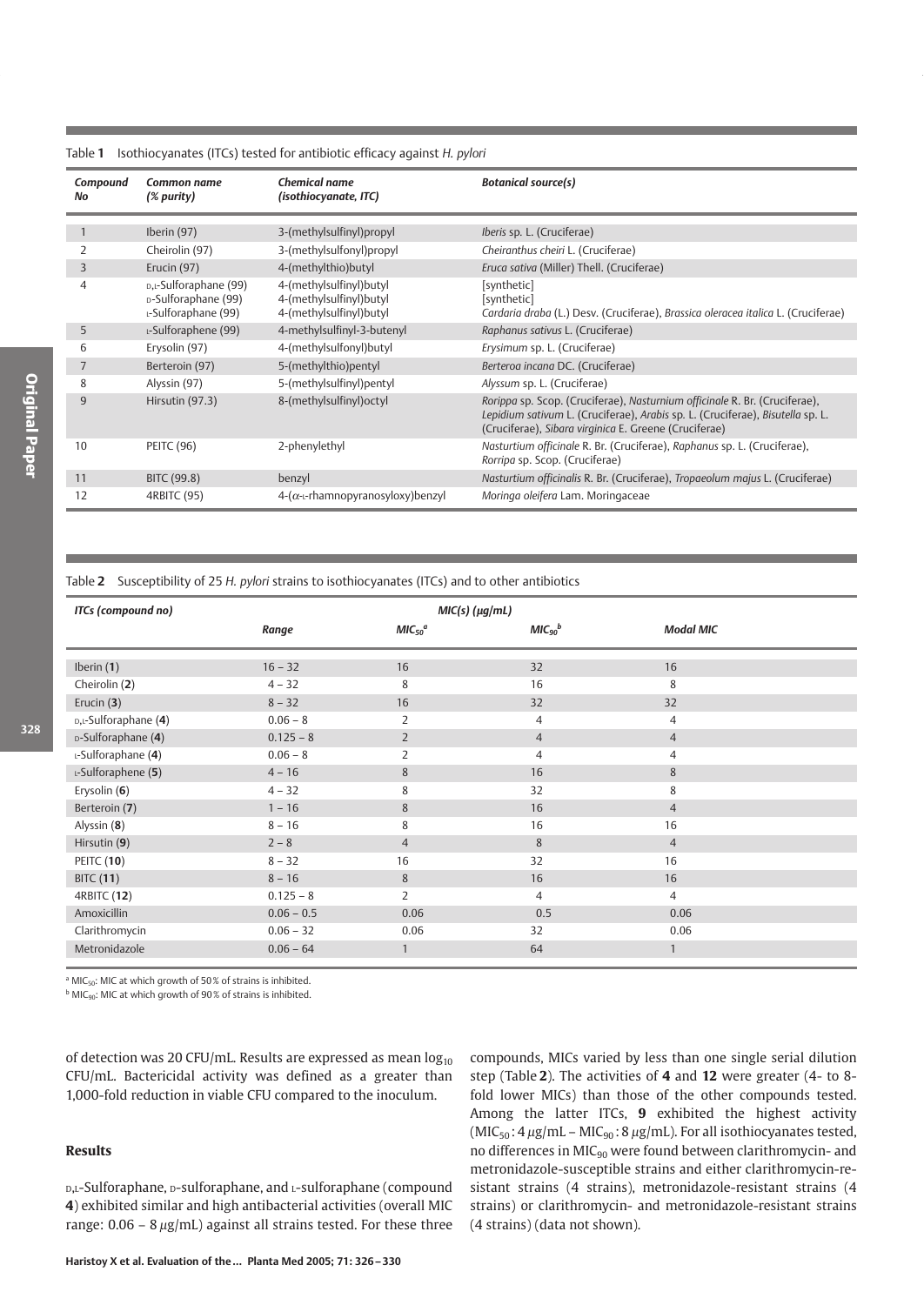At a concentration of 5 × MIC, all ITCs tested except 5 exhibited a significant bactericidal activity against the two strains tested after  $8 h(2, 9 \text{ and } 12)$  or  $16 h(6 \text{ and } 7)$  of incubation (Table 3). Compound 5 only exhibited a bactericidal effect against H. pylori LBN 211 at supra-inhibitory concentrations after 16 h of incubation. At a concentration of  $1 \times$  MIC, 12 was bactericidal only against H. pylori LBN 211 after 24 h of incubation, whereas 9 was only bactericidal against H. pylori 26 695 after 16 h of incubation (Fig. 2). The other ITCs studied did not exhibit any significant bactericidal activities at a concentration of 1 × MIC.

Against intracellular bacteria, 2, 6, 9 and 12 exhibited a significant bactericidal effect after 24 h at a concentration of 5 × MIC (Table 3). For these compounds, no significant bactericidal effect was observed at the lower concentrations tested while 5 and 7 did not exhibit any intracellular bactericidal effect at any concentration tested.

### **Discussion**

In the present work, we showed for the first time that ITCs other than sulforaphane also exhibit a potent effect against H. pylori. It is noteworthy that, as for sulforaphane, this inhibitory potency was not related to the resistance of strains to clarithromycin and/or metronidazole. Among the compounds tested in the present study, 4RBITC (12) and sulforaphane (4) exhibited the highest inhibitory activity against H. pylori. However, the less active molecules (1, 3, 6 and 10) were as potent as other plant-derived or phytochemicals such as epigallocatechin gallate from green tea, MIC<sub>90</sub> = 32 µg/mL [16]; resveratrol from red wine,  $MIC<sub>90</sub> = 25 \mu g/mL$  [17]; or allixin from garlic bulb,  $MIC<sub>90</sub> = 25 \mu g/mL$  [18]. The fact that all ITCs tested were active against H. pylori suggests that this potency may be related to the presence of the ITC group. This activity was not dependent

upon chirality as similar antibacterial effects were observed with optical enantiomers of 4. This compound and its homologues (1, 8 and 9) exhibited variable antibacterial activity while the desaturation of the side chain, in the case of 5, was associated with a slight decrease of the inhibitory activity. These findings indicate that the number of carbon atoms in the side chain may be important for activity. Our results also suggest that the presence of an aromatic group in the side chain reduces antibacterial activity, since 10 and 11 were less active than 4. However 12, with a rhamnose moiety esterified to its benzyl side chain, was as active as 4 against H. pylori. The quinone reductase induction potential of 12 was recently shown to be considerably higher than that of 4 in cultured murine hepatoma cells, but lower in cultured mammalian cells [19]. The differential activities may be related to the facility with which these ITCs are taken up into cells, an effect that would be dramatically modified by the introduction of a side chain sugar substitution (e.g., in 12). Clearly, this effect has been known to be important in the quinone reductase inducer potency of ITCs on mammalian cells [6]. Whether bacterial uptake is related to antibacterial potency is currently under study in our laboratories. In the present study, we also found that, in addition to sulforaphane (4), four of the most inhibitory ITCs tested (2, 6, 9, and 12) were highly bactericidal against extra- and intracellular forms of H. pylori at concentrations of 5 × MIC. These results are similar to those previously obtained with sulforaphane [3]. Concentrations which are necessary to achieve such an effect could easily be achieved in vivo. For example, a person consuming a small portion  $(30 g)$  of broccoli sprouts consumes in the order of 180  $\mu$ moles of glucoraphanin, which when converted to sulforaphane accounts for ca. 32 mg of intake. Distributed across one litre of fluid in the stomach, this is equivalent to  $32 \mu g/mL$ , for a short period of direct exposure. Consumption of a small portion of edible plant seeds in many cases provides an even richer source of glucosinolates than older plants or sprouts grown from these seeds [4], and

Table 3 Bactericidal effect of cheirolin, sulforaphene, erysolin, berteroin, hirsutin, 4RBITC, amoxicillin, clarithromycin, and metronidazole at 5 × MIC on intracellular H. pylori. Reduction (-log<sub>10</sub> CFU/mL) of viable intracellular bacteria compared to the inoculum

| Compound no        | H. pylori strain | 4 h            | 8 h            | 12h            | 24 h   |
|--------------------|------------------|----------------|----------------|----------------|--------|
| Cheirolin (2)      | 26695            | $-0.3$         | $-0.9$         | $-1.4$         | $-4.4$ |
|                    | <b>LBN 211</b>   | $-0.2$         | $-0.9$         | $-1$           | $-4.5$ |
| Sulforaphene (5)   | 26695            | $\mathbf{0}$   | $\overline{0}$ | $-0.1$         | $-0.1$ |
|                    | <b>LBN 211</b>   | 0              | $-0.2$         | $-0.3$         | $-0.8$ |
| Erysolin (6)       | 26695            | $\mathbf{0}$   | $\overline{0}$ | $\overline{0}$ | $-4$   |
|                    | <b>LBN 211</b>   | $\mathbf{0}$   | $\Omega$       | $-0.9$         | $-4.5$ |
| Berteroin (7)      | 26695            | $-0.1$         | $-0.3$         | $-0.5$         | $-0.5$ |
|                    | <b>LBN 211</b>   | $-0.3$         | $-0.3$         | $-0.4$         | $-0.4$ |
| Hirsutin (9)       | 26695            | $-0.1$         | $-0.2$         | $-0.8$         | $-4.6$ |
|                    | <b>LBN 211</b>   | $-0.3$         | $-0.7$         | $-0.8$         | $-4.5$ |
| <b>4RBITC (12)</b> | 26695            | $\mathbf{0}$   | $-2.3$         | $-3.5$         | $-4.6$ |
|                    | <b>LBN 211</b>   | $\mathbf{0}$   | $-1.3$         | $-1.4$         | $-4.5$ |
| Amoxicillin        | 26695            | $\mathbf{0}$   | $\overline{0}$ | $\overline{0}$ | $-0.2$ |
|                    | <b>LBN 211</b>   | $\mathbf{0}$   | $\Omega$       | $\Omega$       | $-0.3$ |
| Clarithromycin     | 26695            | $\mathbf{0}$   | $-0.3$         | $-0.5$         | $-0.6$ |
|                    | <b>LBN 211</b>   | $\overline{0}$ | $-0.3$         | $-0.4$         | $-0.5$ |
| Metronidazole      | 26695            | $\bf{0}$       | $\overline{0}$ | $-0.3$         | $-0.8$ |
|                    | <b>LBN 211</b>   | 0              | 0              | $-0.3$         | $-0.6$ |